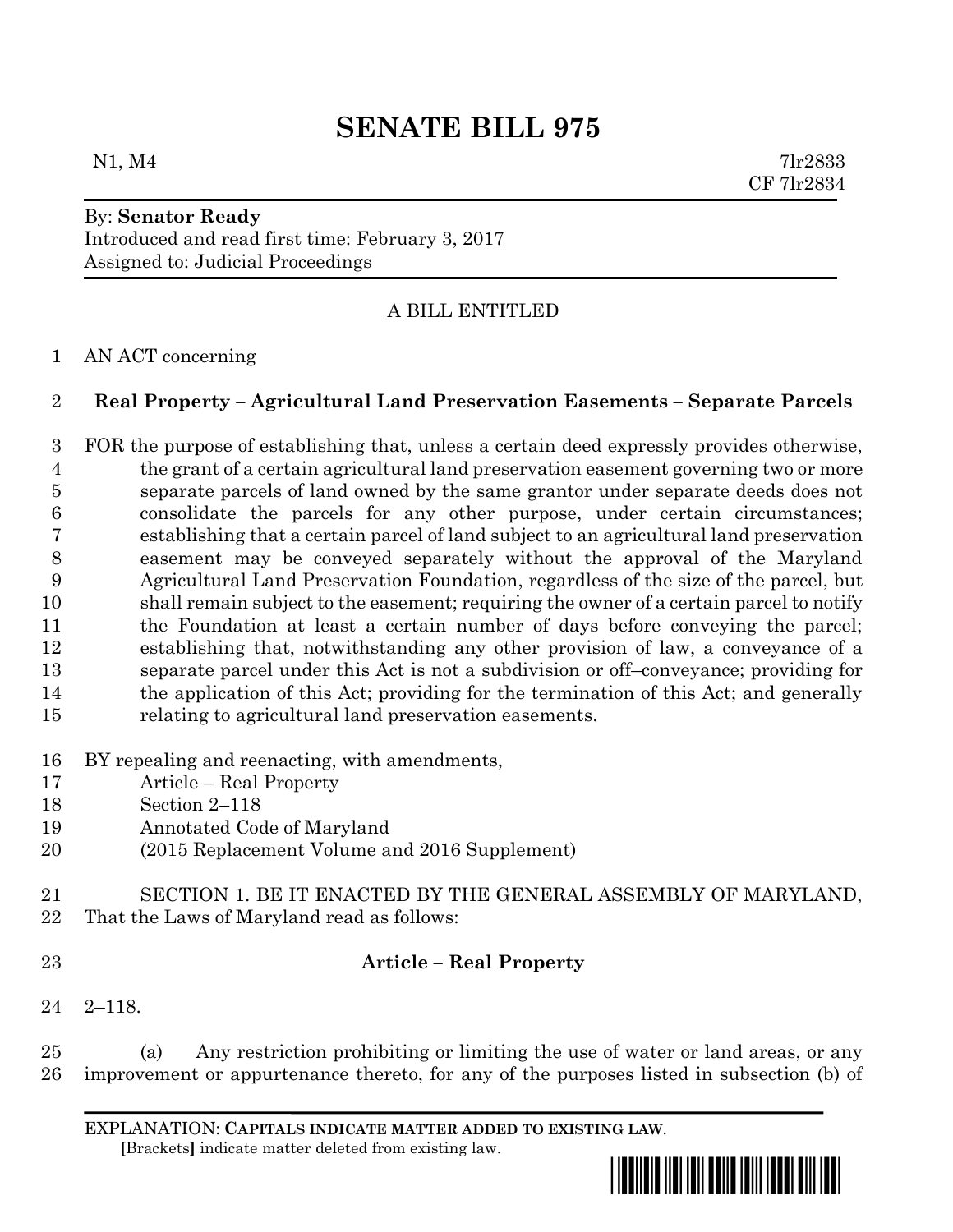#### **SENATE BILL 975**

 this section whether drafted in the form of an easement, covenant, restriction, or condition, creates an incorporeal property interest in the water or land areas, or the improvement or appurtenance thereto, so restricted, which is enforceable in both law and equity in the same manner as an easement or servitude with respect to the water or land areas, or the improvement or appurtenance thereto, if the restriction is executed in compliance with the requirements of this article for the execution of deeds or the Estates and Trusts Article for the execution of wills.

 (b) A restriction as provided in subsection (a) of this section may be for any of the following purposes:

 (1) Construction, placement, preservation, maintenance in a particular condition, alteration, removal, or decoration of buildings, roads, signs, billboards or other advertising, utilities, or other structures on or above the ground;

 (2) Dumping or placing of soil or other substance or material as landfill, or dumping or placing of trash, waste, or other materials;

 (3) Excavation, dredging, or removal of loam, peat, gravel, soil, rock, or other material substance in a manner as to affect the surface or otherwise alter the topography of the area;

(4) Removal or destruction of trees, shrubs, or other vegetation;

 (5) Surface use except for purposes of preserving the water or land areas, or the improvement or appurtenance thereto;

 (6) Activities affecting drainage, flood control, water conservation, erosion control, soil conservation, or fish or wildlife habitat preservation;

(7) Preservation of exposure of solar energy devices; or

 (8) Other acts or uses having any relation to the preservation of water or land areas or the improvement or appurtenance thereto.

 (c) If the restriction is not granted for the benefit of any dominant tract of land, it is enforceable with respect to the servient land, both at law and in equity, as an easement in gross, and as such it is inheritable and assignable.

 (d) A restriction provided for by this section may be extinguished or released, in whole or in part, in the same manner as other easements.

 (e) If any grant, reservation, dedication, devise, or gift of any nature which clearly indicates the maker's intention to subject any interest or estate in property to public use for the preservation of agricultural, historic, or environmental qualities fails to specify a grantee, donee, legatee, or beneficiary to receive the same or specifies a grantee, donee, legatee, or beneficiary who is not legally capable of taking the interest or estate, it passes